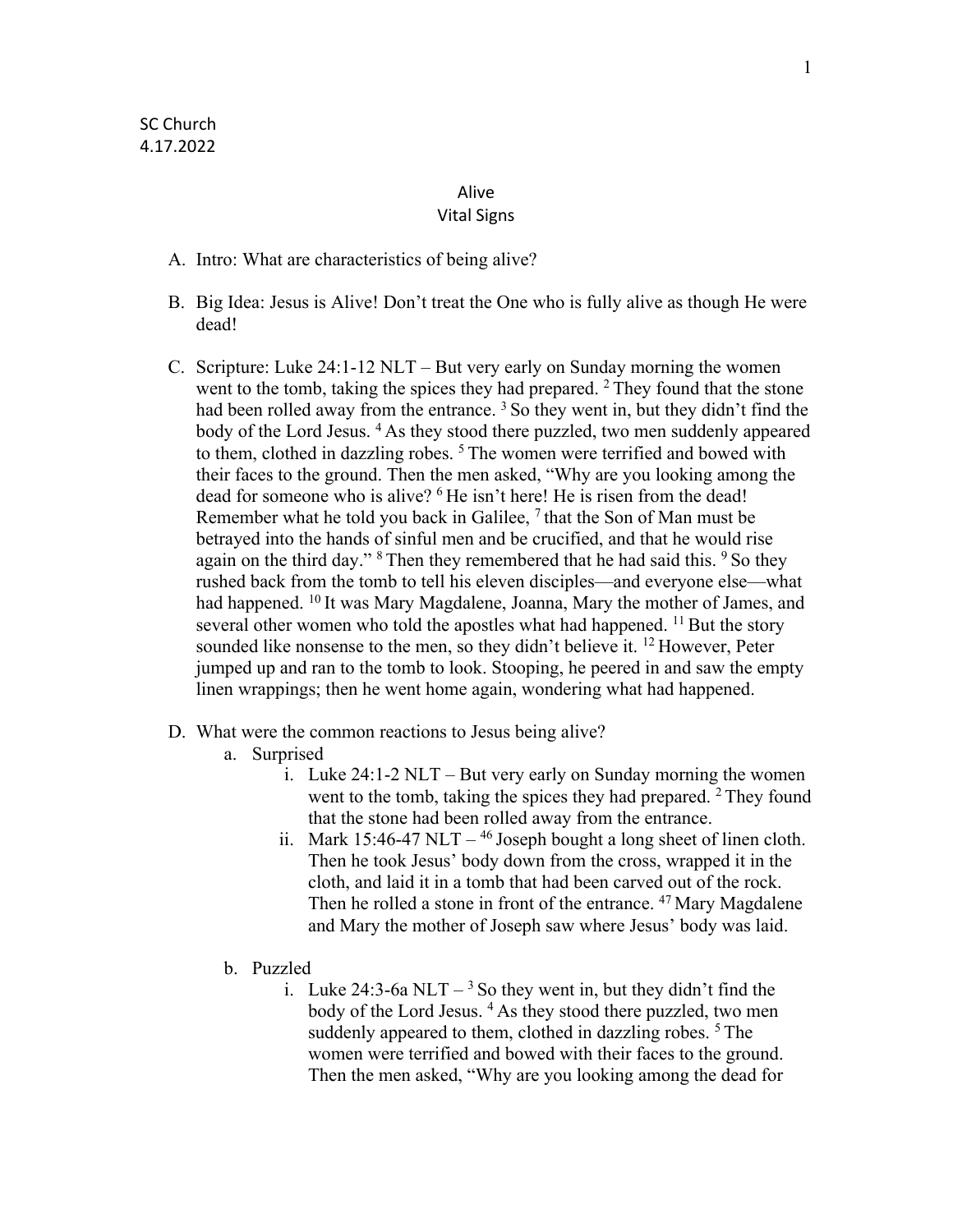someone who is alive? <sup>6</sup> He isn't here! He is risen from the dead!

- c. Disbelief
	- i. Luke 24:11 NLT  $^{11}$  But the story sounded like nonsense to the men, so they didn't believe it.
	- ii. Mark 16:7 NIV  $<sup>7</sup>$  But go, tell his disciples and Peter, 'He is going</sup> ahead of you into Galilee. There you will see him, just as he told you.'"
	- iii. Luke 24:12 NLT  $^{12}$  However, Peter jumped up and ran to the tomb to look. Stooping, he peered in and saw the empty linen wrappings; then he went home again, wondering what had happened.
	- iv. Mark 6:5-6 NLT  $5$  And because of their unbelief, he couldn't do any miracles among them except to place his hands on a few sick people and heal them. 6 And he was amazed at their unbelief.
	- v. 1 Corinthians 15:3-4 NLT  $-$ <sup>3</sup>I passed on to you what was most important and what had also been passed on to me. Christ died for our sins, just as the Scriptures said. 4 He was buried, and he was raised from the dead on the third day, just as the Scriptures said.
- d. Jesus Appearances after His Resurrection
	- i. Mary Magdalene at the tomb (Mark 16:9)
	- ii. Women on the road (Matthew 28:8-10)
	- iii. Disciples on the road to Emmaus (Luke 24:13-32)
	- iv. Peter (Luke 24:34)
	- v. 10 of the disciples together minus Thomas (John 20:19-25)
	- vi. 11disciples which included Thomas 8 days later (John 20:26-31)
	- vii. Disciples by the Sea of Galilee (John 21:1-25)
	- viii. 500 disciples (1 Cor 15:6)
	- ix. James (1 Cor 15:7)
	- x. Ascension in to Heaven (Acts 1:3-11)
	- xi. Paul (1 Cor 15)
- e. What is your reaction to Jesus being alive today?
	- i. Surprised
	- ii. Puzzled
	- iii. Disbelief
		- 1. John  $3:16$  NIV <sup>16</sup> For God so loved the world that he gave his one and only Son, that whoever believes in him shall not perish but have eternal life.
		- 2. Romans  $10:9$  NIV  $9$  If you declare with your mouth, "Jesus is Lord," and believe in your heart that God raised him from the dead, you will be saved.
- E. Close: Do you realize Jesus is Alive?